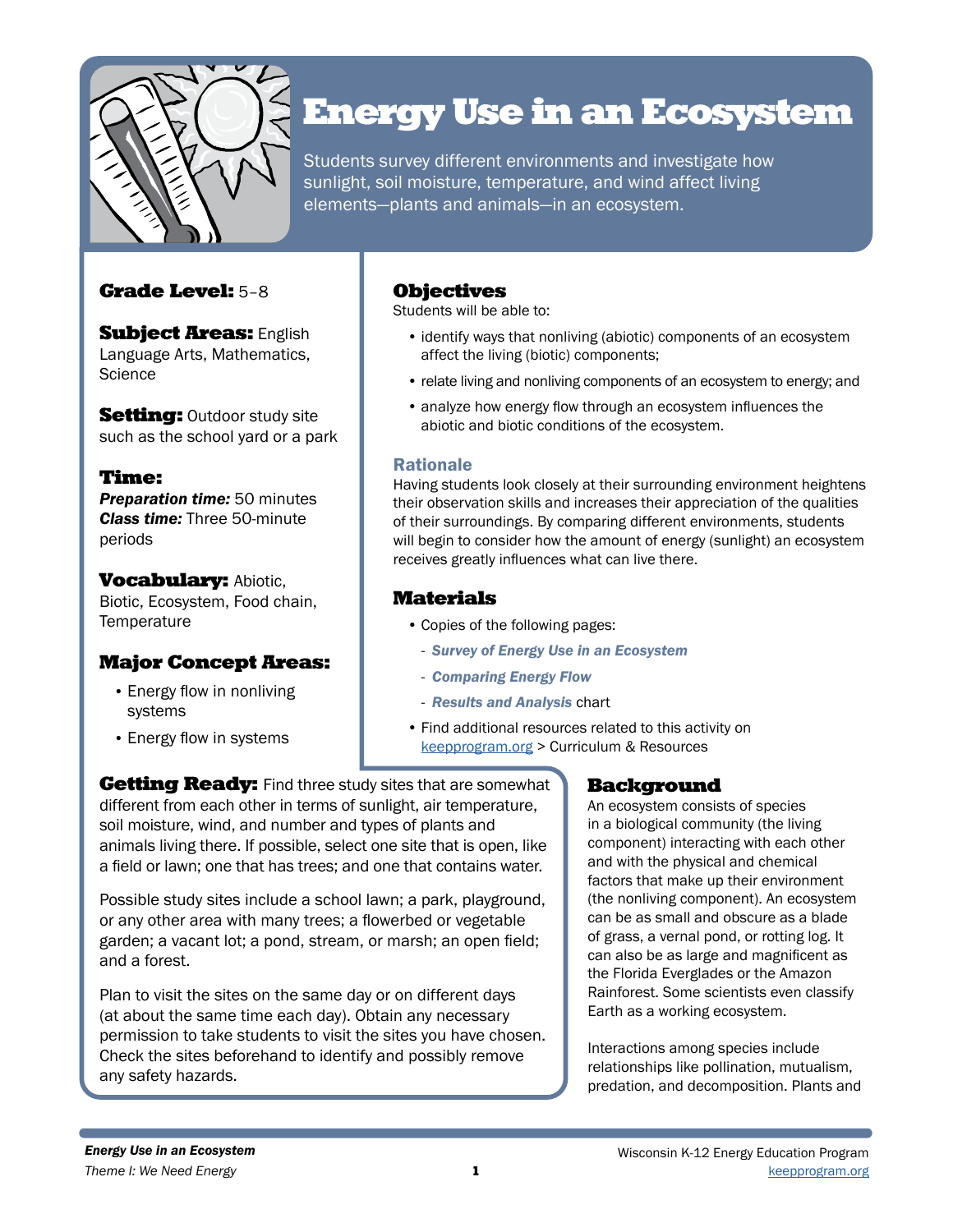animals in an environment interact with each other in various ways. For example, plants may depend on insects or birds to pollinate flowers and on earthworms to aerate the soil; animals may depend on plants for food or shelter.

Examples of how plants and animals interact with the nonliving elements of their environment include lifesustaining processes such as photosynthesis, water purification, evaporation, and respiration. Physical factors such as sunlight, moisture, temperature, and wind influence the suitability of an area for particular organisms.

The interaction of living and nonliving components affects the qualities and characteristics of an ecosystem. These interactions can influence the climate within the area (often called a micro-climate). For example, in a forest tall trees block the sunlight; this results in a shady moist understory where only certain plants can live. Energy is evident in all living and nonliving components of an ecosystem and in the interactions between the components.

- •Sunlight and wind are energy resources.
- •Potential energy in plant and animal matter.
- •Temperature is related to thermal energy, and moisture content in soil and air is influenced by temperature.

Therefore, energy influences which types of plants and animals live in an ecosystem.

#### Procedure

#### **Orientation**

Take the class on a brief tour of the school grounds or have them think of various locations around the school. Ask them to identify different natural areas (not humanbuilt) and list similarities and differences among the sites. Ask students what they think influences what a site looks like. Note their responses. Help students to identify the following elements that characterize an ecosystem:

- Soil (type and moisture) Temperature
	-

- 
- Sunlight Plants
	-
- 
- Wind Animals

#### Steps

1. Explain that students will investigate ecosystems at three different study sites to find out how living and nonliving elements affect each other. Hand out and review copies of *Survey of Energy Use in* 

*an Ecosystem*. Demonstrate or explain each of the instructions to investigate the elements of an ecosystem.

- 2. Point out and describe the parameters for the three different study sites. Provide any rules or restrictions as needed.
- 3. Divide the class into six teams and assign each team one element to investigate (like soil moisture). An alternative is to divide the class into three groups and have each group investigate a site. Students within the groups should be responsible for conducting the survey of one element within the study site.
- 4. Hand out copies of the *Results and Analysis*  chart. Tell students to record the measurements or observations for their investigations on the chart (and that they will get the information for the rest of the chart from their classmates after the investigations are complete).
- **5.** After teams have had sufficient time to investigate each location, have them all come together to present their findings and share what they have learned. Students should compile their observations in the Results and Analysis Chart.

#### **Closure**

Hand out copies of *Comparing Energy Flow*. Have students work in teams to answer the questions. They should refer to the *Results and Analysis* chart and visit the site or talk to other students who studied the site. Discuss student responses.

# Assessment

#### Formative

- How thoughtfully did students conduct the investigations and report their observations?
- To what extent did student presentations of their findings indicate they had conducted a thorough investigation?
- Did students listen carefully to each others' reports?
- Were students able to synthesize the results to answer the questions in *Comparing Energy Flow*?

#### **Summative**

Give pairs or teams of students a large sheet of paper. Have students write the names of each of the six elements studied (sunlight, soil moisture, wind,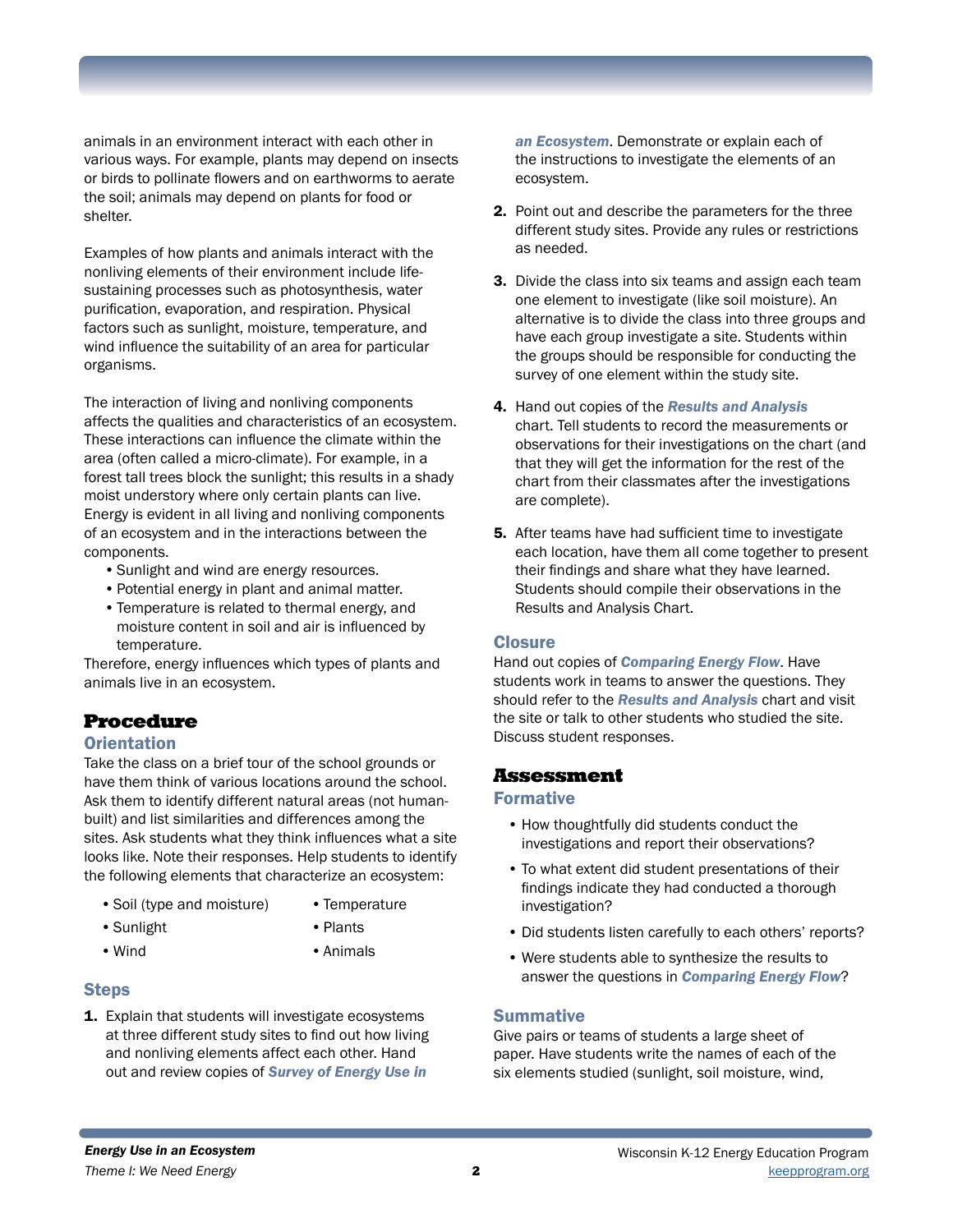temperature, plants, animals) in a large circle around the edge of the paper. They should draw lines showing connections they observed between elements. On each line, have students briefly describe the relationship. For example, students might draw a line between sunlight and soil and then write, "When there is more sunlight, the soil is drier."

#### Extensions

Visit each site again at a different time of year and repeat your investigations. Compare your results: How has the soil changed? The temperature? The wind? The plants and animals? What factors influenced each change?

Revisit each location to look for ways humans have affected it. Students might look for things such as litter, damaged plants, new animal arrivals, polluted or cleaner waters, or an improved path.

#### Related KEEP Activities

The activity "Taking Temperatures" orients students on how to use and read a thermometer. Have students participate in "Food Chain Game" to further investigate energy flow through living systems. Older students can follow this activity with "Puzzling Wisconsin's Biological Communities."

### Credit

Adapted from American Forest Foundation. *"Field, Forest, and Stream"* pp. 156–159 in Project Learning Tree: Pre K–8 Activity Guide. Washington, D.C.: American Forest Foundation, 1993.

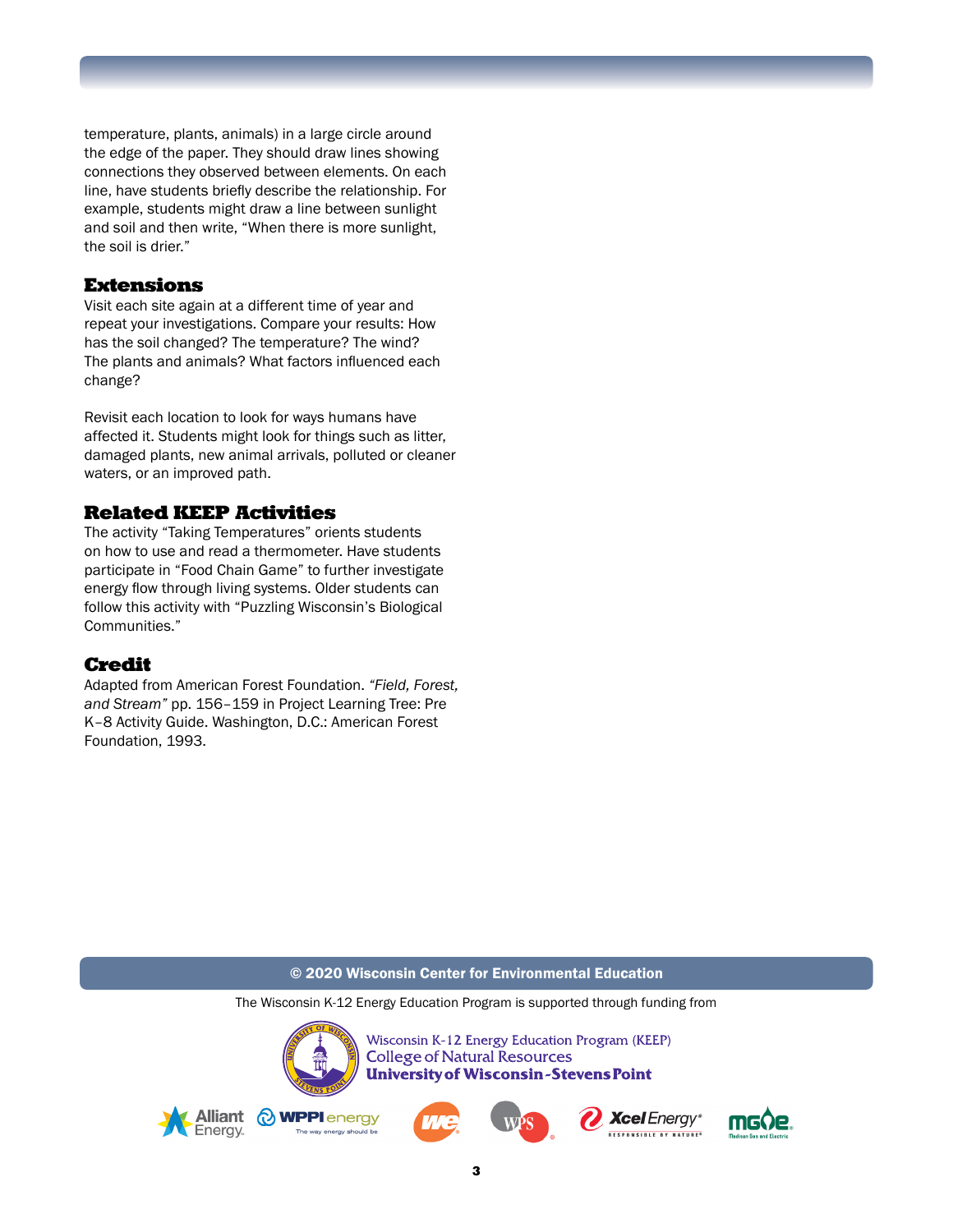# Survey of Energy Use in an Ecosystem

#### Team Members:

Date: \_\_\_

#### Purpose

To survey different energy-related elements (sunlight, soil moisture, temperature, and wind) to investigate how they affect the living elements—plants and animals—in an ecosystem.

## Today's Weather

### Team Responsibility

Check which strategy your class is using to survey the elements within the study sites.

 $\Box$  As a team, we are investigating all the elements in one study site.

 $\Box$  We have been assigned to survey one element in all the study sites.

Which element you are responsible for? \_\_\_\_\_\_\_

Other strategy (describe):

#### Materials

- Trowel or stick
- Lux meter or photosensitive paper
- Thermometer
- Small strip of paper
- Compass or handheld weather meter
- Notebook

#### Map

Use [Google Earth](https://www.google.com/earth/) or sketch (at right) a bird's-eye view of your school grounds and mark it with the location of the sites (label them 1, 2, and 3). If your team is only looking at one study site, circle which one is yours.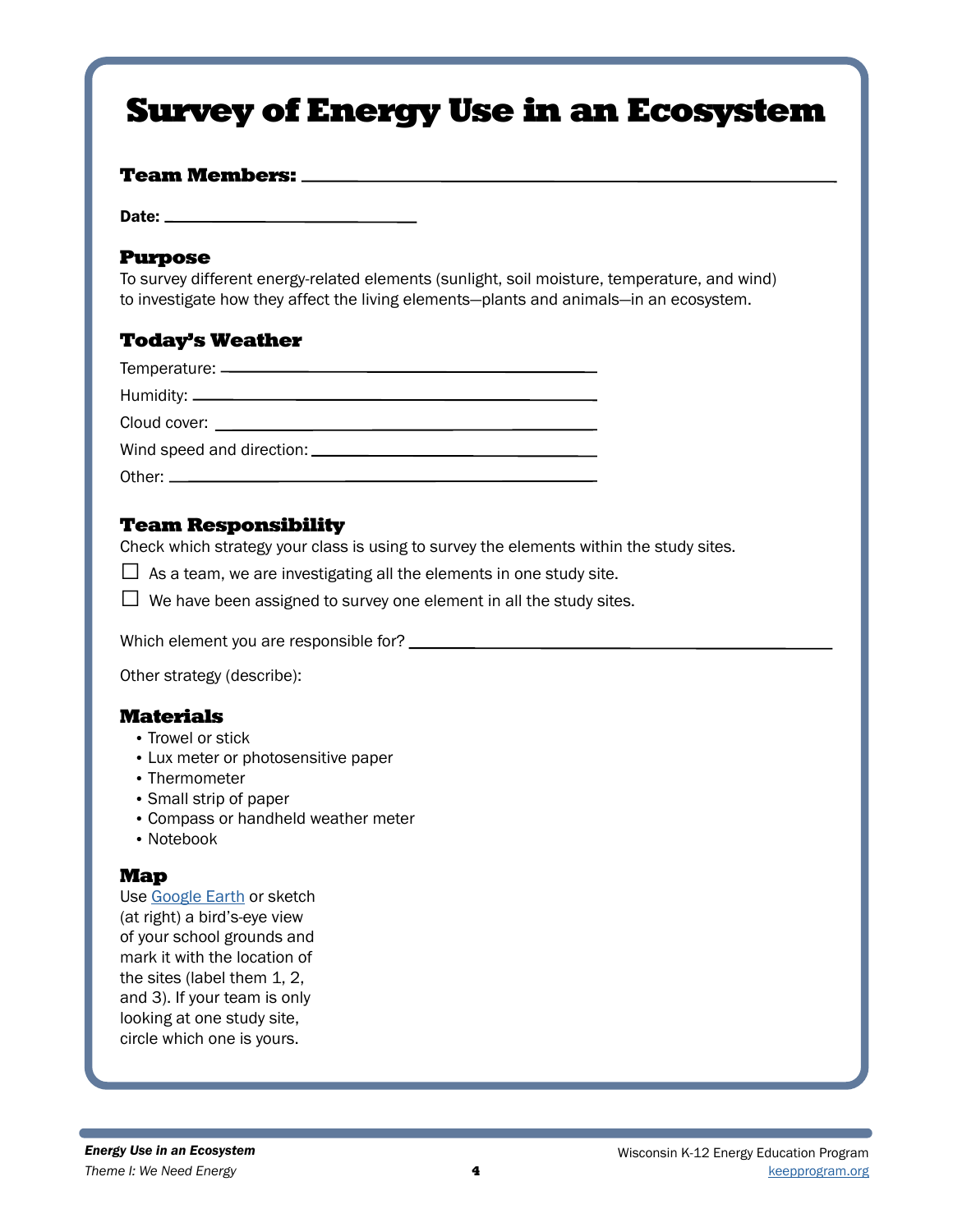# Survey of Energy Use in an Ecosystem

# Elements and Survey Instructions

Use the *Results and Analysis* chart to record your observations.

#### Soil Moisture

Use a trowel or stick to scrape the surface of the ground and to obtain a small sample of soil from underneath the surface. By feeling the soil, you should be able to tell whether it is wet, moist, or dry. (Moist soil will stick together.) Examine the soil for other characteristics such as texture, color, and smell, and also note plant material or organisms in the soil.

### Sunlight

Determine how much sunlight penetrates the ground at each study site. Determine light intensity at each site by using a lux meter or photosensitive paper. If these items are not available use relative terms such as shady, dark, medium light, or bright.

#### Wind

Use the small strip of paper to determine the wind movement at each site. Have one team member hold the paper away from his or her body, while the others observe whether it hangs straight down or blows at an angle. (Optional: Estimate the angle between 0 and 90 degrees). Use a compass or a handheld weather meter to determine from which direction the wind seems to be blowing.

### **Temperature**

Measure each site's temperature at one inch (2.5 cm) deep in the soil, one inch (2.5 cm) above the soil, and at one yard (.9 m) above ground. If one site is a pond, stream, or lake, measure the temperature at just above the water, at one inch (2.5 cm) deep, and at one yard (.9 m) above.

### Plants

Observe the various kinds of plants at each site (large trees, small trees, shrubs, small plants, and grasses—no need to identify species). Record the most common types of plants found and how many different species there are. Estimate, in percent, the amount of ground area that is covered or shaded by plants. You can do this by using [Google Earth,](https://www.google.com/earth/) or by imagining you are looking down at the site from above. How much bare ground do you?

### Animals

Note the various kinds of animals at each site (insects, spiders, worms, birds, reptiles, fish, frogs). You may move things around a bit (such as lifting up rocks or logs) but always leave things the way you found them. Try not to disturb anything you find. If you cannot find anything, look for evidence of animals such as scat, tracks, burrows, or leaves that have been chewed. Try to determine if the animal is a primary consumer, a secondary consumer, or a decomposer. Record the most common type of animal living in or visiting the site and how many different species there are.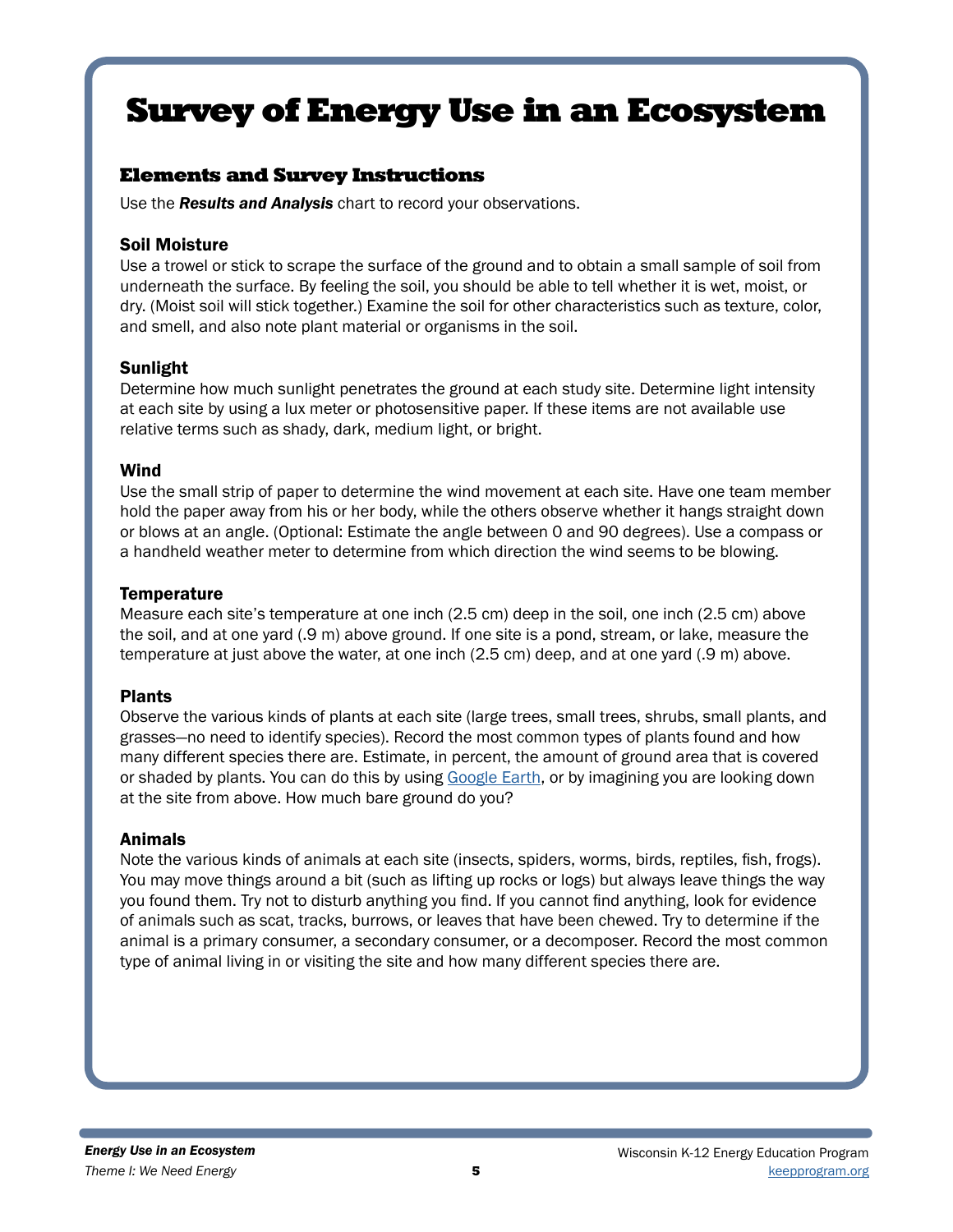# Comparing Energy Flow

## Variations among the Elements at Each Site

Answer the following questions based on your team's observations, class discussion, or both.

- 1. Describe what happens to sunshine as it enters each of the sites. Things to consider in your description:
	- Does sunshine fall mainly on plants or the ground?
	- How might the amount of sunshine falling on the ground affect soil moisture?
	- Is there a relation between the amount of sunlight received and temperature? Site 1:

Site 2:

Site 3:

2. Describe a possible food chain for each of the sites. If possible, develop the chain into a food web. Site 1:

Site 2:

Site 3:

- 3. What relationships do you see between the number and species of plants and the number and species of animals?
- 4. Describe what happens to wind as it flows through each of the sites. Things to consider in your description:
	- How might the amount of wind affect the plants and animals in each of the sites?
	- Might the wind affect soil moisture?
	- How could it affect temperature? Site 1:

Site 2:

Site 3: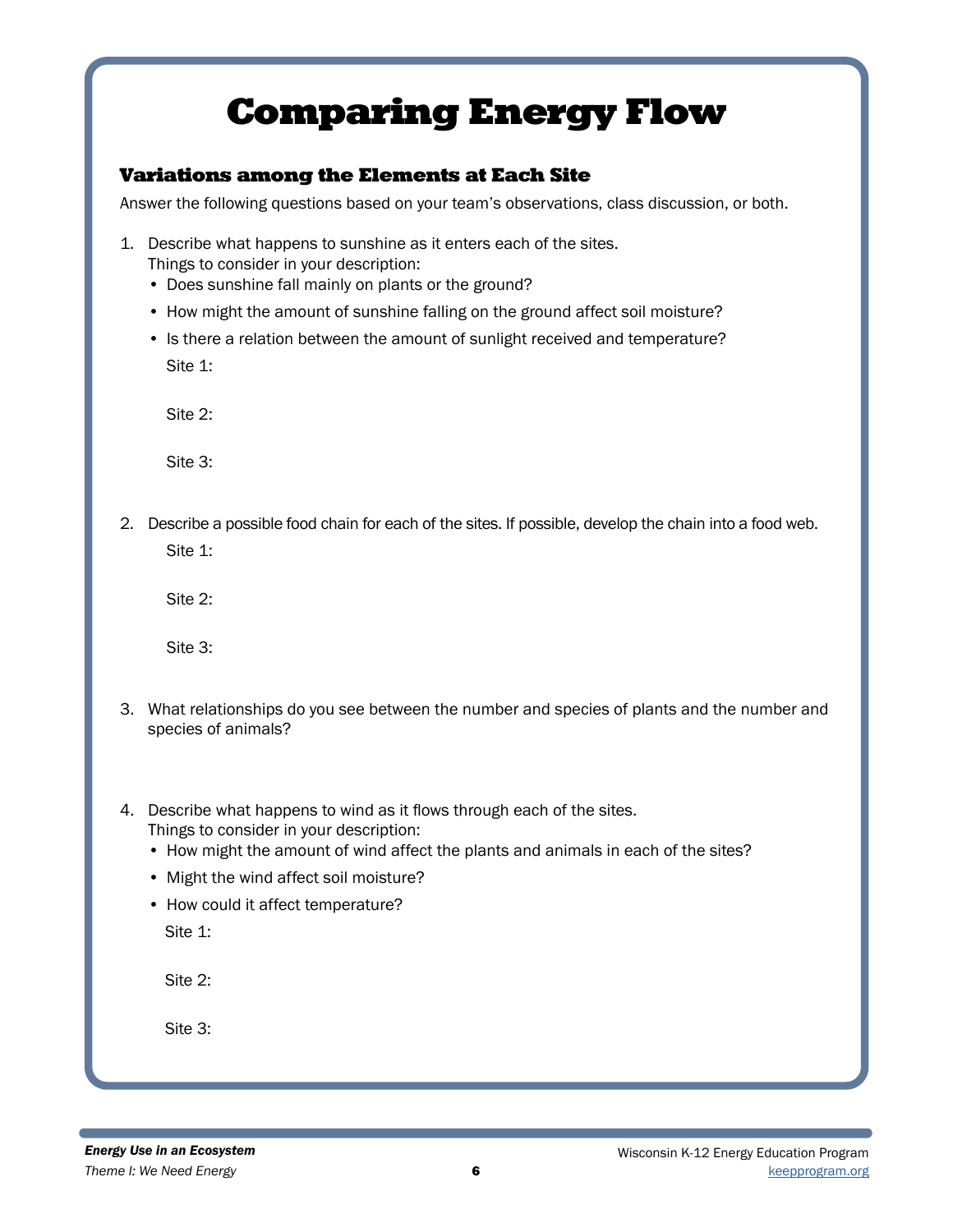# Comparing Energy Flow

- 5. Describe how each of the following might influence the plants and animals in each of the study sites.
	- Sunlight:
	- Soil moisture:
	- Temperature:
- 6. Do you think any of these elements has the most influence? Why?

Write a statement comparing the energy flow through each of the study sites, using the elements investigated to emphasize the similarities and differences.